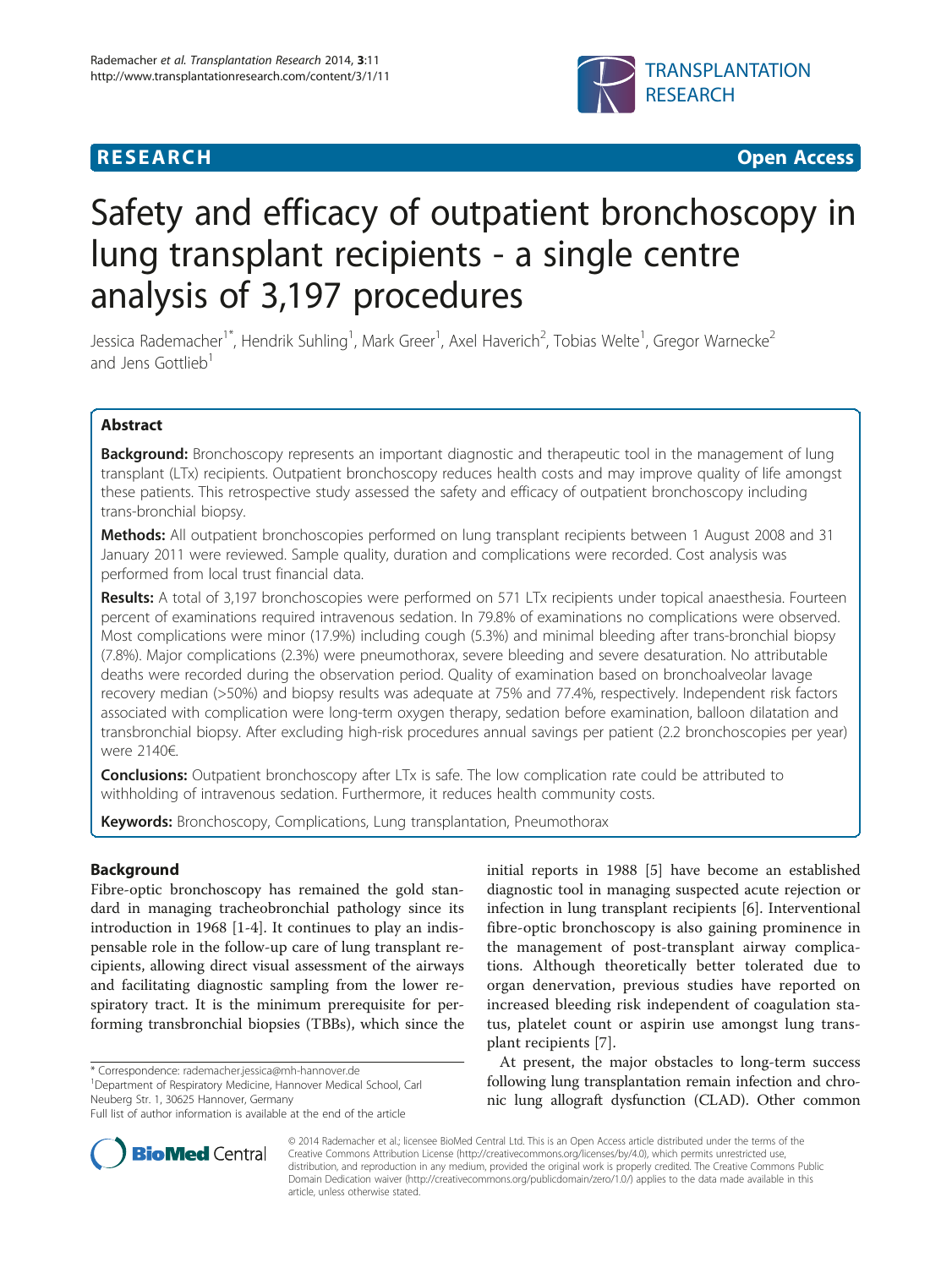<span id="page-1-0"></span>problems are acute rejection, airway complications and primary graft dysfunction [[8\]](#page-5-0). Flexible bronchoscopy, therefore, represents an essential diagnostic and therapeutic tool. Bronchoalveolar lavage (BAL) remains key in diagnosing infection [\[9,10\]](#page-5-0) and routine TBB permits the early detection of acute rejection, facilitating both early initiation of treatment as well as follow-up sampling to ensure successful resolution or to determine the need for further treatment [\[11\]](#page-5-0). Previous studies have demonstrated the safety of fibre-optic bronchoscopy as an outpatient procedure [[12,13\]](#page-5-0), although no such reports involving lung transplant (LTx) cohorts exist.

In an attempt to simultaneously improve quality of life in transplant recipients and reduce health costs, many centres have adopted performing bronchoscopy on an outpatient basis. As limited data exist regarding the efficacy and safety of this approach, we analysed data and results of all bronchoscopies at our centre to profile these aspects amongst LTx recipients on an outpatient basis.

## **Methods**

Patients: All outpatient bronchoscopies in LTx recipients performed between 1 August 2008 and 31 January 2011 at the Hannover Medical School (MHH) were reviewed. The MHH is a tertiary referral centre specialising in lung transplantation, currently performing more than 120 lung and heart-lung transplantations annually. At present, more than 750 patients regularly attend for outpatient follow-up.

Procedures: As part of our surveillance program, outpatient bronchoscopy is performed at 1, 3, 6, 12, 18, 24 and 30 months post-transplantation and surveillance biopsies are performed at 1, 3, 6 and 12 months to assess for occult rejection. Prior to bronchoscopy, all patients undergo clinical assessment, blood testing, blood gas analysis, spirometry and chest x-ray. In addition to routine bronchoscopy, further procedures are performed to investigate suspected infection or unclear deteriorations in graft function. Contraindications for bronchoscopy in LTx outpatients are refractory hypoxaemia (oxygen saturation <90% under 6 litre oxygen supply), pCO2 > 55 mmHg and haemodynamic instability.

All procedures were performed using flexible videoscopes (Olympus, Tokyo, Japan; Type P180, Q180, T180) and were recorded. During intervention patients received nasal oxygen, at least 2 L/minute to maintain  $SaO_2 > 92\%$ . Nasal and oro-pharyngeal anaesthesia was performed with 8 ml nebulised 2% lidocaine followed by 2% lidocaine instilled through the bronchoscope directly onto the vocal cords and proximal airways (total volume approximately 10 to 15 ml). Intravenously administered midazolam (2 to 5 mg) was used for sedation as required. Heart rate and oxygen saturation were monitored via pulse

oximetry throughout the procedure. In cases of severe coughing, anti-tussive medication (morphine 2.5 to 5 mg s.c.) was used.

Patient position was carefully chosen with the patient being in a semi-recumbent position and the doctor by the side of the patient allowing permanent visual eye-to eye contact to the patient. All patients received training in relaxation methods during bronchoscopy in the early post-operative phase by bronchoscopy staff (nurse and doctor). Methods include bio feedback, for example, breathing exercises, visual imagery, muscle relaxation exercise plus simple hand holding and talking down strategies. Inspection of the central airways was performed as recommended followed by BAL with  $6 \times 20$  ml aliquots of 0.9% saline instilled and gently aspirated from a sub-segmental bronchus in the region of interest, middle lobe or lingula. TBB was performed without fluoroscopy in a single lobe, involving sampling from several segments with the goal of obtaining five tissue samples as recommended [[14](#page-5-0)]. Bleeding post-biopsy was managed by repeatedly instilling aliquots of ice-cold NaCl or epinephrine (1:20.000) into the bleeding source through the wedged bronchoscope. Figure 1 illustrates our outpatient bronchoscopy



Figure 1 This figure shows a bronchoscopy in a non- sedated LTx outpatient (22 years old, cystic fibrosis), listening to self-selected music.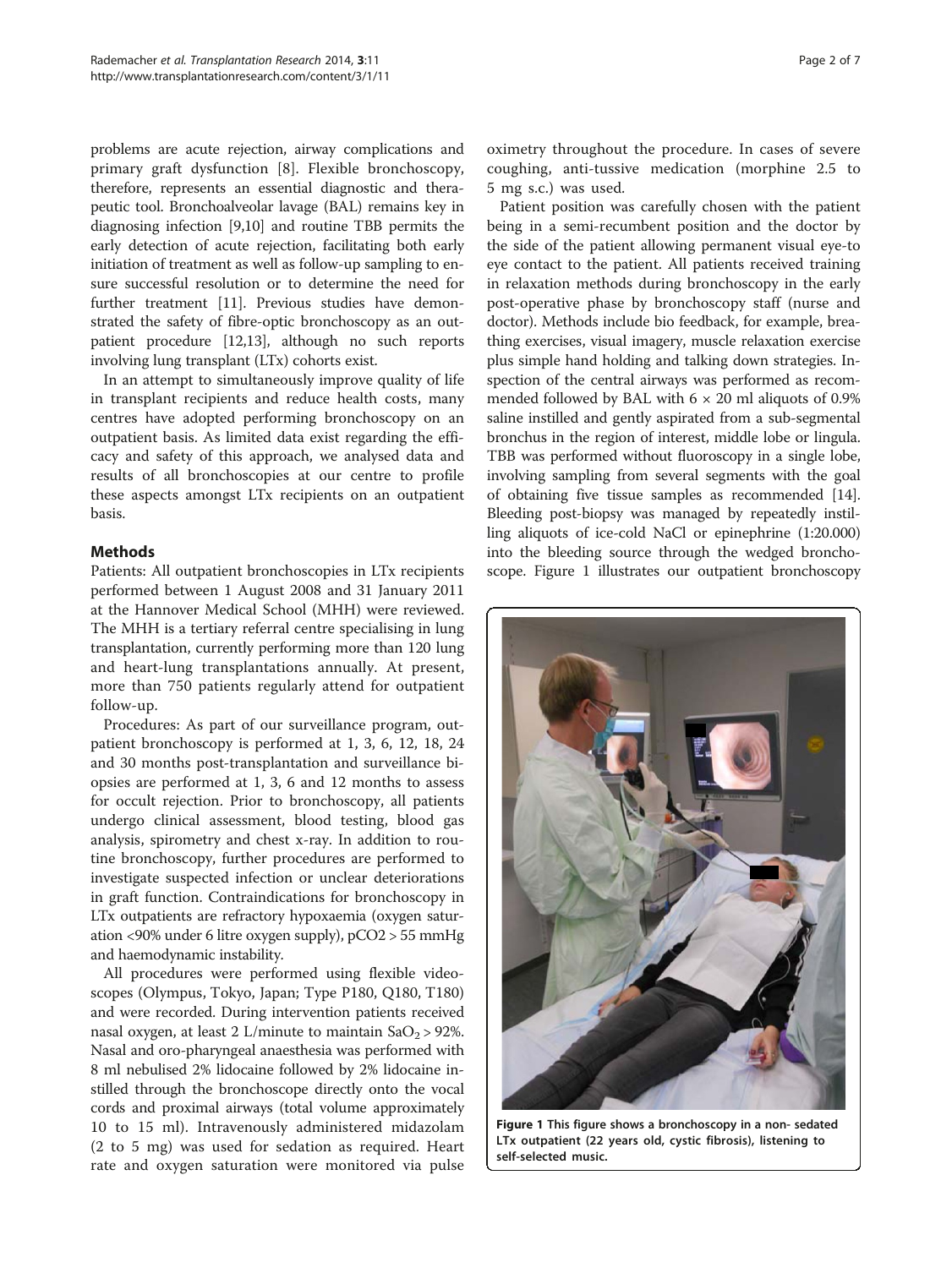setting involving a young cystic fibrosis patient without sedation.

Definitions: Each BAL sample underwent microbiological and virological (immunofluorescence) testing. BAL fluids were submitted to direct immunofluorescence testing (IFT) specifically for influenza virus A and B, parainfluenza virus I–III, respiratory-syncytial virus, human metapneumovirus and adenovirus. Reverse transcriptase real-time PCR was performed for all patients with a negative IFT and a strong clinical suspicion of viral infection. TBBs were reviewed by an experienced pathologist and graded according to the International Society of Heart & Lung Transplantation (ISHLT) criteria for pulmonary allograft rejection. Sample quality and reported complications were recorded and entered into a database. Sampling adequacy was defined as a BAL recovery rate >50% and TBBs allowing categorical A (acute rejection) and B (lymphocytic bronchiolitis) ISHLT staging. Procedure duration was recorded from scope insertion to its subsequent withdrawal from the patient. Post-procedure observation lasted for one hour following standard bronchoscopy, with patients undergoing TBB being monitored for two hours, including repeat x-ray to exclude pneumothorax before discharge. Clinicians performing the procedure were classified into three groups based on experience: junior resident <3 years, senior resident 4 to 6 years and fellow. TBB, balloon dilatation, argon therapy and mitomycin application were defined a priori as high-risk procedures. Serious complications were defined as death, hospitalization, pneumothorax, severe bleeding and protracted hypoxia (SaO2 < 92%) after the procedure. Bleeding severity was assessed subjectively by individual clinicians as mild, moderate or severe. Non-severe complications were defined as minor.

Costs were calculated based on the trust local hospital financial data. The costs for outpatient bronchoscopy took into account the cost of the equipment, running and staff costs. Inpatient costing was geared to the diagnosis related groups (DRG) - system in Germany. The theoretical number of procedures per year was calculated by extrapolation of the average number per year performed in the study period.

This study was performed with the approval of the ethics committee of the Medical School of Hannover (Prof. Dr. H.D. Tröger; No. 1734–2013).

Statistical analysis: Numeric data are reported as median and interquartile ranges ((IQR) 25% and 75%). All reported P values are two sided unless otherwise indicated. P values less than 0.05 were considered statistically significant. Categorical variables were analysed using chi-square tests. A multivariate analysis for complications was performed using stepwise logistic regression with hazard ratios being calculated.

### **Results**

During the observation period, a total of 3,197 outpatient bronchoscopies were performed on 571 LTx recipients. The median patient age was 47.5 years (54.5% male) with a median of 652 days (IQR 37 to 1,952) post transplantation. Each patient underwent a median of four bronchoscopies (IQR 2 to 7). Patient demographics are displayed in Table 1. With regard to bronchoscopy indication, 27% were surveillance investigations, 18% post-intervention controls and 54% indicated due to deterioration in graft function. The most common diagnosis in indication bronchoscopies was bronchiolitis obliterans syndrome with declining graft function (38%). Nine percent of patients were oxygen-dependent prior to bronchoscopy. Fellows performed the majority of bronchoscopies at 57.1% (junior residents 18.5%, senior residents 24.4%).

The investigations lasted a median 15 (IQR 10 to 20) minutes, with those involving interventions such as TBB, balloon dilatation, argon therapy or mitomycin application taking considerably longer (13 versus 19 minutes;  $P \lt 0.05$ ). Topical anaesthesia was administered in all bronchoscopies, anti-tussive treatment was needed in 4% and only 14% of examinations required intravenous sedation. Common interventions included BAL in 81.4% and TBB in 22.6%. Argon therapy (14.7%), balloon dilatation (3.8%) and mitomycin application (4%) were performed less frequently, reflecting the prevalence of common complications following transplantation. In examinations involving TBB, the median number of biopsies was five (IQR four to six). Histological review of the

## Table 1 Patient characteristics

| <b>Characteristic</b>                  |                     |
|----------------------------------------|---------------------|
| Mean age, year (IQR)                   | 47.5 (37.7 to 58.3) |
| Sex, M/F (%)                           | 54.5/45.5           |
| Underlying diseases (%)                |                     |
| - Emphysema                            | 34.4                |
| - Idiopathic pulmonary fibrosis        | 25                  |
| - Cystic fibrosis                      | 25.7                |
| - Pulmonary arterial hypertension      | 7.8                 |
| - Other                                | 7                   |
| Procedure (%)                          |                     |
| - Single lung transplantation          | 7.7                 |
| - Double lung transplantation          | 86.9                |
| - Heart lung transplantation           | 5.4                 |
| Bronchiolitis obliterans syndrome (%)  | 38.4                |
| Oxygen dependence (%)                  | 4.5                 |
| Number of procedures per patient (IQR) | 4 (2 to 7)          |

IQR, interquartile range.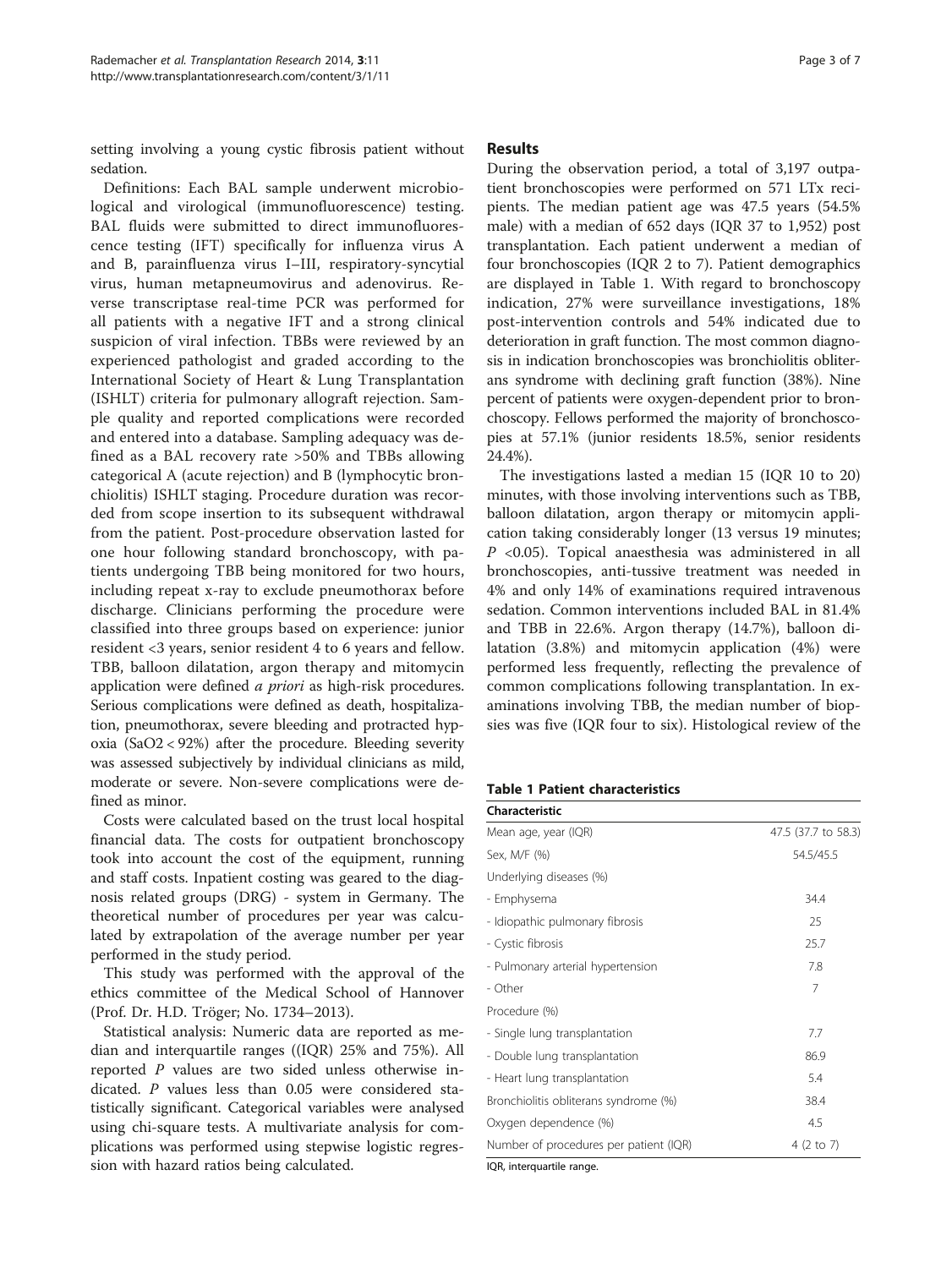obtained tissue was sufficient for ISHLT A-grading in 96.2% and B-grading in 77.4%.

No complications were detected in 79.8% of the investigations (Table 2). High-risk procedures accounted for 428/647 of those with recorded complications. Serious complications arose in 2.3% of all bronchoscopies, although amongst high-risk procedures the rate was surprisingly lower (1.7%). Amongst senior residents, 286/ 781 (36.6%) procedures performed were high-risk, with a serious complication rate of 1.2%. Fellows carried out the most bronchoscopies, with 947/1,825 (51.9%) being high-risk, resulting in a higher serious complication rate  $(3.1\%)$ . Recorded complications were mostly minor  $(n = 1)$ 572; 17.9%) and consisted mainly of excessive coughing and minimal bleeding following TBB. Three patients (0.1% of the total) suffered pneumothoraces after biopsy (0.4% of those with TBB), all of which were small and asymptomatic and did not require chest drain insertion. These patients were admitted for observation with x-ray control after 24 hours to confirm resolution. One episode of vasovagal syncope after discharge following bronchoscopy was reported, with the patient being observed as an inpatient for 24 hours. Overall, four patients needed hospitalization with one patient in the ICU. Predictors for any complications included intravenous sedation  $(P \le 0.001)$ , long-term oxygen  $(P = 0.006)$ , balloon dilatation ( $P < 0.001$ ) and TBB ( $P < 0.001$ ). No deaths and no mechanical ventilation within 72 hours of bronchoscopy were recorded.

The actual cost of a single outpatient bronchoscopy was calculated as 173€. In the case of hospitalisation, costs vary from 1,146 up to 3,031 depending on the presence (20%) or absence of rejection and length of stay (one or two days). After excluding high-risk procedures (need for sedation, balloon bronchoplasty and long-term

Table 2 Complications observed in our analysis (multiple complications allowed)

| Complication         | Percentage |
|----------------------|------------|
| Any complication     | 20.2       |
| Bleeding, absolute   | 10.2       |
| • Bleeding, minimal  | 7.8        |
| • Bleeding, moderate | 2.3        |
| · Bleeding, severe   | 0.1        |
| Excessive coughing   | 5.3        |
| Desaturation         | 2.2        |
| Vomiting             | 1.4        |
| Laryngospasm         | 0.9        |
| Epistaxis            | 0.2        |
| Pneumothorax         | 0.1        |
| Other                | 0.1        |

oxygen) annual savings per patient (2.2 bronchoscopies per year) was 2,140€.

## **Discussion**

This study represents the largest retrospective analysis of the safety and efficacy of outpatient bronchoscopy in lung transplant recipients. Our findings emphasise good safety outcomes, with 80% of procedures being complication-free and with a low rate of serious complications (2.3%). Given the proposed increased risks of desaturation and bleeding in transplant cohorts and the number of high-risk interventions, these rates were lower than expected.

Existing data for complications associated with bronchoscopy in general have resulted predominantly from surveys and retrospective studies. Our complication rates appear broadly similar to those reported by Ouelette et al. in their supervised fellowship training program on inpatients, which demonstrated a complication rate of 2.1% in 3,538 procedures [[15](#page-5-0)]. Credle et al. in a survey of 250 physicians, identified a major complication rate of 0.08% with regard to bronchoscopy [\[16\]](#page-5-0), which correlated with the findings of Suratt et al. who surveyed 1,041 physicians performing bronchoscopy, that returned a complication rate of 0.3% [\[17\]](#page-5-0). A prospective analysis by Dreisin et al. consisting of 205 consecutive inpatient bronchoscopies, however, suggested much higher incidences of major or serious complication rates approaching 5% [\[18](#page-5-0)]. This discordance may be partly explained through variations in the definition of complications: major complications were similar, consisting of bronchospasm, laryngospasm, pneumothorax and hemoptysis. Minor complications occurred in 6%, but appeared much more comprehensive, including factors such as subsequent pulmonary infiltrates, dyspnea, maxillary sinusitis and hysterical reaction. The largest study to date by Jin et al. retrospectively reviewed 23,862 patients who underwent bronchoscopy [[19](#page-5-0)]. They demonstrated a severe complication rate comparable to other recent analyses of 0.637%, consisting mainly of laryngo- and bronchospasm.

Data specific to bronchoscopy in lung transplant recipients is similarly limited, but figures available suggest broadly similar complication rates to non-transplanted patients [\[6](#page-5-0)]. Discordance however exists, with a study by McWilliams et al. reporting on complication rates in excess of 24% in patients beyond their first year after transplantation [[20\]](#page-5-0). Interestingly, their cohort received substantially greater sedation, with patients receiving between 1 to 10 mg midazolam along with up to 200 mg propofol as required. By contrast Hopkins et al. reported much lower overall complication rates (6.35%) in a review of 1,235 bronchoscopies, consisting mainly of bleeding >100 ml (4%) and pneumothorax (1.46%). Again, all patients were fully sedated, this time with fentanyl and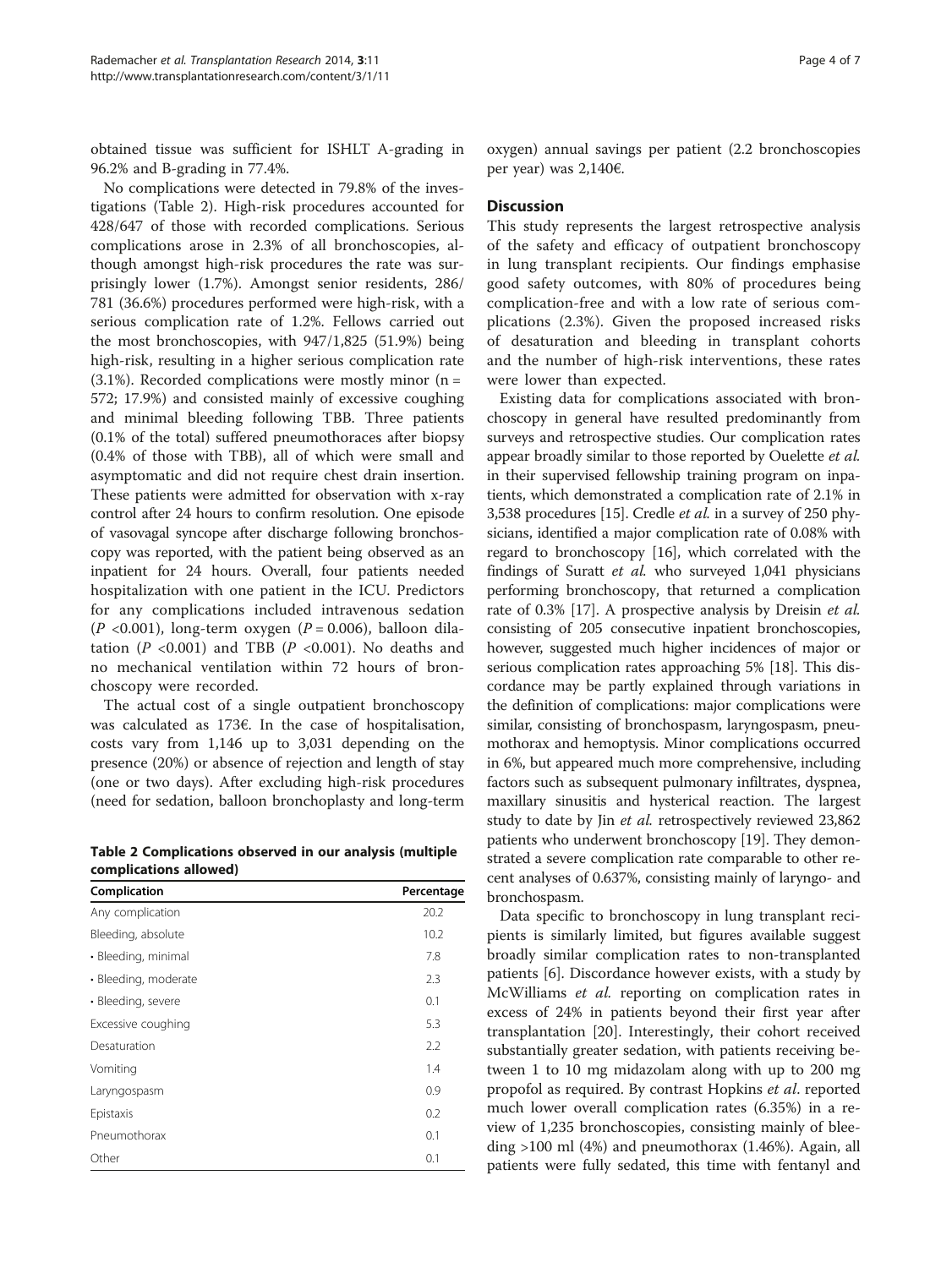midazolam, and the procedure performed in an operating theatre environment [\[21](#page-6-0)]. A clear explanation for the difference in complication rates between these studies remains elusive. Regarding specific complications, we demonstrated comparable pneumothorax rates (0.1%) to earlier publications that ranged between 0 to 2% [\[21-25](#page-6-0)]. Bronchoscopy-associated mortality has been consistently reported as low, ranging between 0.01% to 0.04% [\[26,27](#page-6-0)], with Jin *et al.* reporting 0.013% [[18](#page-5-0)] and Hopkins *et al.* recording no deaths [\[21](#page-6-0)]. As demonstrated by Surratt et al., underlying comorbidity, such as cardiovascular disease, pneumonia and cancer, appears most relevant in assessing mortality risk [[17\]](#page-5-0), underlying the need for careful cardiovascular and pulmonary assessment prior to bronchoscopy.

With regards to TBB-associated bleeding, a previous study by Chhajed et al. analysed several suspected risk factors amongst lung transplant recipients [\[28\]](#page-6-0). These included gender, transplant type, acute rejection, bronchiolitis obliterans syndrome (BOS) status, infection, number of biopsies taken, serum creatinine and time after transplantation. None of these factors proved significant. In comparison to general pulmonary patients, however, LTx recipients tend to be younger with lower comorbidity rates. In our study, intravenous sedation, oxygen dependency and specific interventions such as TBB and balloon dilatation were found to be significant risk factors for complications (Table 3). With regard to sedation, numerous studies support our findings [[20](#page-5-0)[,21,29-31\]](#page-6-0) and it should be remembered that in our cohort,sedation was generally reserved for difficult, longer procedures that carried additional independent risks for complications. Our decision to withhold routine sedation is vindicated, both in terms of the low complication rates and on the findings of Colt and Morris. In a retrospective study they demonstrated improved periinterventional feedback from patients and earlier return to pre-bronchoscopy functional state when sedation was withheld [\[32](#page-6-0)].

Patient preparation and coaching are important for performing bronchoscopy without sedation. Dubois et al. reported on improved patient comfort through use of music [\[33\]](#page-6-0). Some of our patients (Figure [1](#page-1-0)) listen to selfselected music prior to and during the procedure. All patients in our program receive a minimum of four coaching sessions in the first seven days following extubation.

Within our cohort, more invasive interventions such as balloon dilatation and argon photocoagulation were associated with a minimally increased complication rate. Previous reports evaluating balloon dilatation for bronchial stenosis following transplantation concur that the procedure is safe, reporting only on a single minor bleeding episode [[34](#page-6-0),[35](#page-6-0)]. No data regarding argon photocoagulation has been previously published.

In assessing complication rates dependent upon clinician experience, we observed no significant differences. Comparisons here are, however, difficult, as high-risk procedures were more likely to be performed by skilled examiners. Other studies, retrospectively examining the effect of experience on complication rates amongst clinicians

Table 3 Univariate analysis and multivariate analysis comparing serious and no serious complication was performed using forward regression analysis

|                                        | Univariate analysis, chi-square      |                                         |         | Multivariate analysis |         |
|----------------------------------------|--------------------------------------|-----------------------------------------|---------|-----------------------|---------|
| Variable                               | Serious complications,<br>number (%) | Non serious complications<br>number (%) | P Value | Hazard ratio (95% CI) | P value |
| Number                                 | 74 (2.3)                             | 3,092 (97.6)                            |         |                       |         |
| Resident niveau, yes                   | 19(25.3)                             | 1353 (434)                              | 0.002   |                       | 0.069   |
| Oxygen, yes                            | 9(12)                                | 136(4.4)                                | 0.006   | 2.58(1.21; 5.13)      | 0.013   |
| Acute indication, yes                  | 58 (77.3)                            | 2,016 (64.6)                            | 0.027   |                       | 0.78    |
| Age >60 years, yes                     | 16(21.3)                             | 554 (17.8)                              | 0.25    |                       | 0.32    |
| Age <25 years, yes                     | 9(12)                                | 211(6.8)                                | 0.09    |                       | 0.09    |
| Time >20 min, yes                      | 30(40)                               | 956 (30.6)                              | 0.09    |                       | 0.27    |
| Bronchiolitis obliterans syndrome, yes | 36(48)                               | 1,191 (38.2)                            | 0.09    |                       | 0.15    |
| Balloon, yes                           | 14 (18.9)                            | 106(3.4)                                | < 0.001 | $5.8$ (3.0; 11.5)     | < 0.001 |
| TBB, yes                               | 3(4.1)                               | 718 (23.2)                              | < 0.001 | 5.85 (1.827; 18.770)  | 0.003   |
| BAL, yes                               | 51 (68.9)                            | 2,551 (82.2)                            | 0.006   |                       | 0.8     |
| Argon therapy, yes                     | 18 (24.3)                            | 452 (14.6)                              | 0.03    |                       | 0.44    |
| Sedation, yes                          | 23 (30.7)                            | 436 (14)                                | < 0.001 | 2.12(1.2; 3.6)        | 0.005   |
| Mitomycin. yes                         | 2(2.7)                               | 126(4.1)                                | 0.76    | 4.82 (1.064; 21.853)  | 0.041   |
| Anti-tussive, yes                      | $\circ$                              | 10(0.3)                                 |         |                       |         |

All P values are two sided. BAL, bronchoalveolar lavage; CI, confidence interval; TBB, transbroncheal biopsy.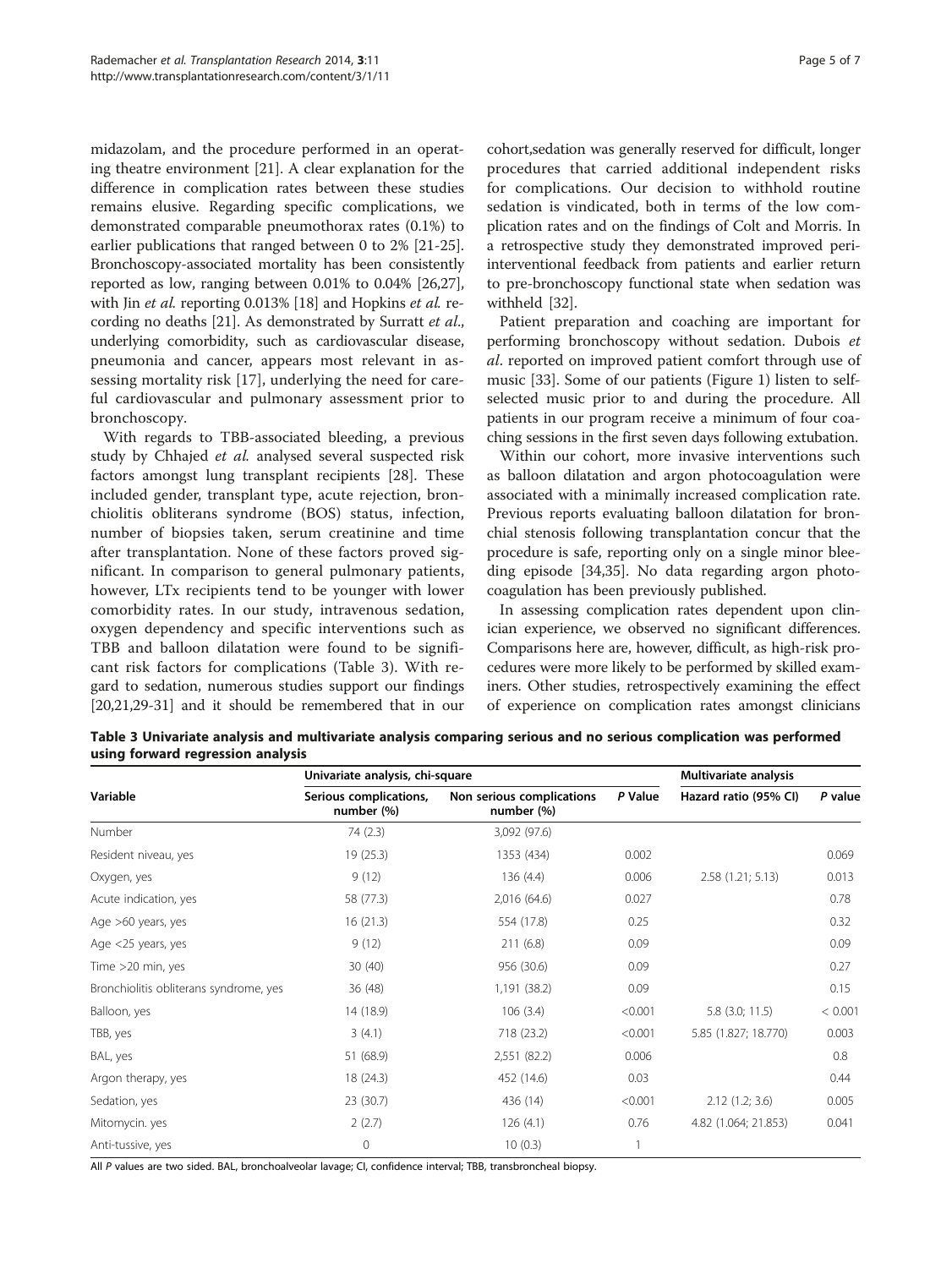<span id="page-5-0"></span>learning bronchoscopy, reported equivalent rates (2.1% versus 1.6%) and demonstrated the highest rates for those in their first trimester [15[,36](#page-6-0)]. Even in inexperienced hands, bronchoscopy was shown to be a safe procedure with an acceptable complication rate. It does, however, highlight the importance of risk-stratifying procedures beforehand, to ensure that examiners of sufficient experience perform the investigation.

Outpatient bronchoscopy in post transplantation care reduces health care costs. In addition, it may also improve quality of life due to lower hospital admission rates.

Limitations of our study include the retrospective design and its realization as a single centre trial. However, due to high follow up rates and high numbers of performed interventions these limitations are to be disregarded.

## Conclusions

Our study verifies both the safety and efficacy of outpatient bronchoscopy in the follow-up management of LTx recipients. Delayed complications occurring beyond the post-procedure observation period appear rare and the procedure demonstrated no associated mortality. The main complications were bleeding and pneumothorax, all of which were managed entirely conservatively. Diagnostic samples obtained from BAL and TBB afforded adequate analysis. For all these results the following conditions should be considered: the patient data were generated in an experienced transplant centre with a well-structured follow up program located in a clinic for pneumology with more than 6,000 bronchoscopic examinations. Sedation was associated with higher complication rates and should be used solely on an as required basis. Experienced clinicians should perform high-risk interventions, such as argon therapy and balloon dilatation. Outpatient bronchoscopy in post transplantation care reduces health care costs and may improve quality of life due to lower hospital admission rates.

The data sets supporting the results of this article are included within the article.

#### Abbreviations

BGA: blood gas analysis; BAL: bronchial alveolar lavage; BOS: bronchiolitis obliterans syndrome; CLAD: chronic lung allograft dysfunction; CF: cystic fibrosis; DRG: diagnosis related groups; IFT: immunofluorescence testing; IQR: interquartile range; ISHLT: International Society for Heart and Lung Transplantation; LTx: lung transplantation; SLTx: single lung transplanted; TBB: trans-bronchial biopsy.

#### Competing interests

The authors declare that they have no competing interests.

#### Authors' contributions

JR participated in the design of the study, acquisition and analysis of data and writing of the paper. HS participated in statistical analysis and writing of the paper. MG participated in analysis and interpretation of data and in writing the paper. AH has been involved in revising the manuscript critically

for important intellectual content. TW has given final approval of the version to be published. GW participated in critical discussion of the manuscript for intellectual content. JG conceived of the study and participated in its design and helped to draft the manuscript. All authors read and approved the final manuscript.

#### Acknowledgements

The authors thank Jan Fuge, Dept. of Respiratory Medicine, Hannover Medical School, for participating in statistical analysis.

#### Author details

<sup>1</sup>Department of Respiratory Medicine, Hannover Medical School, Carl Neuberg Str. 1, 30625 Hannover, Germany. <sup>2</sup>Department of Cardiothoracic Transplantation and Vascular Surgery, Hannover Medical School, Hannover, Germany.

#### Received: 23 February 2014 Accepted: 8 May 2014 Published: 27 May 2014

#### References

- 1. Ikeda S: Flexible bronchofiberscope. Keio J Med 1968, 1:1-18.
- 2. Sackner MA: Bronchofiberscopy. Am Rev Respir Dis 1975, 111:62-88.
- 3. Khan MA, Whitcomb ME, Snider GL: Flexible fiberoptic bronchoscopy. Am J Med 1976, 61:151–154.
- 4. Landa JF: Indications for bronchoscopy revisited. Chest 1978, 73:686-690.
- Higenbottam T, Stewart S, Penketh A, Wallwork J: Transbronchial lung biopsy for the diagnosis of rejection in heart-lung transplant patients. Transplantation 1988, 46:532–539.
- 6. Chhajed PN, Tamm M, Glanville AR: Role of flexible bronchoscopy in lung transplantation. Semin Respir Crit Care Med 2004, 25:413–423.
- 7. Diette GB, Wiener CM, White P Jr: The higher risk of bleeding in lung transplant recipients from bronchoscopy is independent of traditional bleeding risk: results of a prospective cohort study. Chest 1998, 114:1446–1453.
- 8. Gottlieb J: Update on lung transplantation. Ther Adv Respir Dis 2008, 2:237–247.
- 9. Girgis RE, Reichenspurner H, Robbins RC, Reitz BA, Theodore J: The utility of annual surveillance bronchoscopy in heart-lung transplant recipients. Transplantation 1995, 27:1458–1461.
- 10. Guilinger RA, Paradis IL, Dauber JH, Yousem SA, Williams PA, Keenan RJ, Griffith BP: The importance of bronchoscopy with transbronchial biopsy and bronchoalveolar lavage in the management of lung transplant recipients. Am J Respir Crit Care Med 1995, 152:2037–2043.
- 11. Sandrini A, Glanville AR: The controversial role of surveillance bronchoscopy after lung transplantation. Curr Opin Organ Transplant 2009, 14:494–498.
- 12. Donlan CJ Jr, Foreman DR, Klayton RJ: Fiberoptic bronchoscopy in nonhospitalized patients. Arch Intern Med 1978, 138:698–699.
- 13. Ackart RS, Foreman DR, Klayton RJ, Donlan CJ, Munzel TL, Schuler MA: Fiberoptic bronchoscopy in outpatient facilities, 1982. Arch Intern Med 1983, 143:30–31.
- 14. Stewart S, Fishbein MC, Snell GI, Berry GJ, Boehler A, Burke MM, Glanville A, Gould FK, Magro C, Marboe CC, McNeil KD, Reed EF, Reinsmoen NL, Scott JP, Studer SM, Tazelaar HD, Wallwork JL, Westall G, Zamora MR, Zeevi A, Yousem SA: Revision of the 1990 working formulation for the standardization of nomenclature in the diagnosis of lung rejection. J Heart Lung Transplant 2007, 26:1229–1242.
- 15. Ouellette DR: The safety of bronchoscopy in a pulmonary fellowship program. Chest 2006, 130:1185–1190.
- 16. Credle WF Jr, Smiddy JF, Elliott RC: Complications of fiberoptic bronchoscopy. Am Rev Respir Dis 1974, 109:67–72.
- 17. Suratt PM, Smiddy JF, Gruber B: Deaths and complications associated with fiberoptic bronchoscopy. Chest 1976, 69:747-751.
- 18. Dreisin RB, Albert RK, Talley PA, Kryger MH, Scoggin CH, Zwillich CW: Flexible fiberoptic bronchoscopy in the teaching hospital. Yield and complications. Chest 1978, 74:144–149.
- 19. Jin F, Mu D, Chu D, Fu E, Xie Y, Liu T: Severe complications of bronchoscopy. Respiration 2008, 76:429–433.
- 20. McWilliams TJ, Williams TJ, Whitford HM, Snell GI: Surveillance bronchoscopy in lung transplant recipients: risk versus benefit. J Heart Lung Transplant 2008, 27:1203–1209.